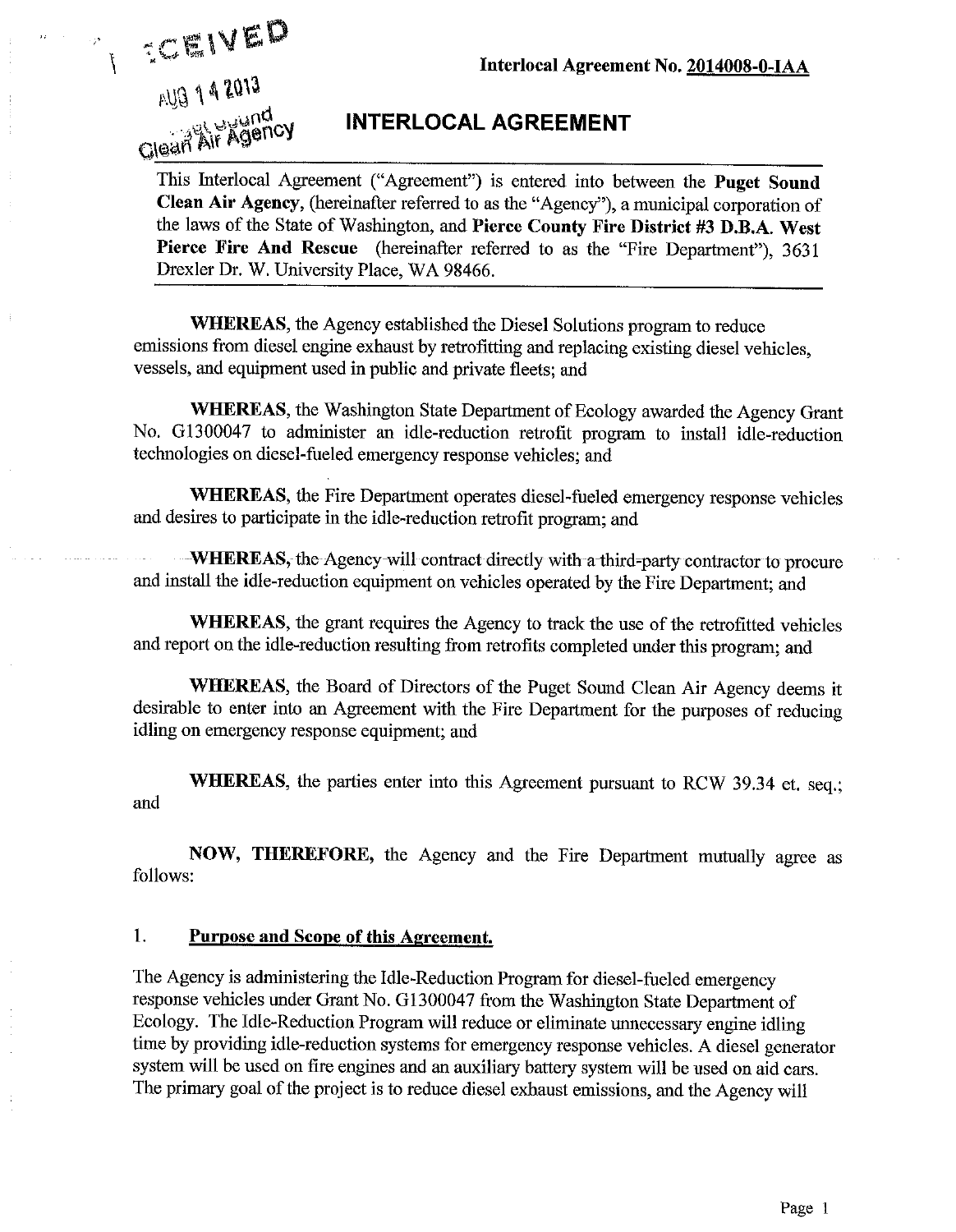administer the funds to maximize these reductions. The purpose of this Agreement is to establish:

- A. The Process for Selecting and Installing Idle-Reduction Technologies
- B. The Agency's Responsibilities
- C. The Fire Department's Responsibilities

This Agreement does not involve the exchange of funds between the parties.

## $\overline{2}$ . **Process for Selecting and Installing Idle-Reduction Technologies**

Step 1, Vehicle Selection. Using the vehicle information collected by the Department of Ecology in its idle-reduction equipment application, the Agency will provide the Fire Department with a list of retrofit candidate vehicles. The Fire Department will review the list and provide feedback to the Agency on which vehicles the Fire District wants to retrofit. Should the Fire Department wish to have idle-reduction equipment installed on alternative vehicles not identified on the Agency's list, it will propose those vehicles and provide details on the vehicles and an explanation for the substitution to the Agency. The Agency will determine the final list of vehicles for retrofit and will provide the final list of elected candidate retrofit vehicles to the Fire Department.

Step 2, Work Order Development. The Agency's contractor will conduct a site visit to evaluate the candidate vehicles for the proposed installations. The Fire Department will cooperate with the contractor to schedule the site visit and will make needed Fire Department personnel available for the site visit. The Agency's contractor will work with the Fire Department mechanics to determine the best retrofit options and installation approach for each candidate vehicle. The Agency's contractor will prepare a work order for approval by both the Agency and the Fire Department listing the parts needed for each retrofit, the estimated time to do the installation, and the total cost for each installation. The work order will also include any specific installation instructions requested by the Fire Department. It is anticipated that the system installation will need to be tailored to each vehicle. Following the equipment evaluation and generation of work order(s), if significant additional costs are identified, the Agency may elect to substitute candidate vehicles or reduce the total number of idle-reduction systems to be installed on the Fire Department's fleet. Upon any changes, the Agency will provide to the Fire Department an amended Final list of elected candidate retrofit vehicles to the Fire Department.

Step 3, Installations of Retrofits. Once the Agency and Fire Department approve the work order, the Agency's contractor will work with the Fire Department to schedule the installation of the equipment on the Fire Department's vehicles at a mutually agreeable date and time. The Fire Department will be responsible for delivering the vehicles to the Agency contractor's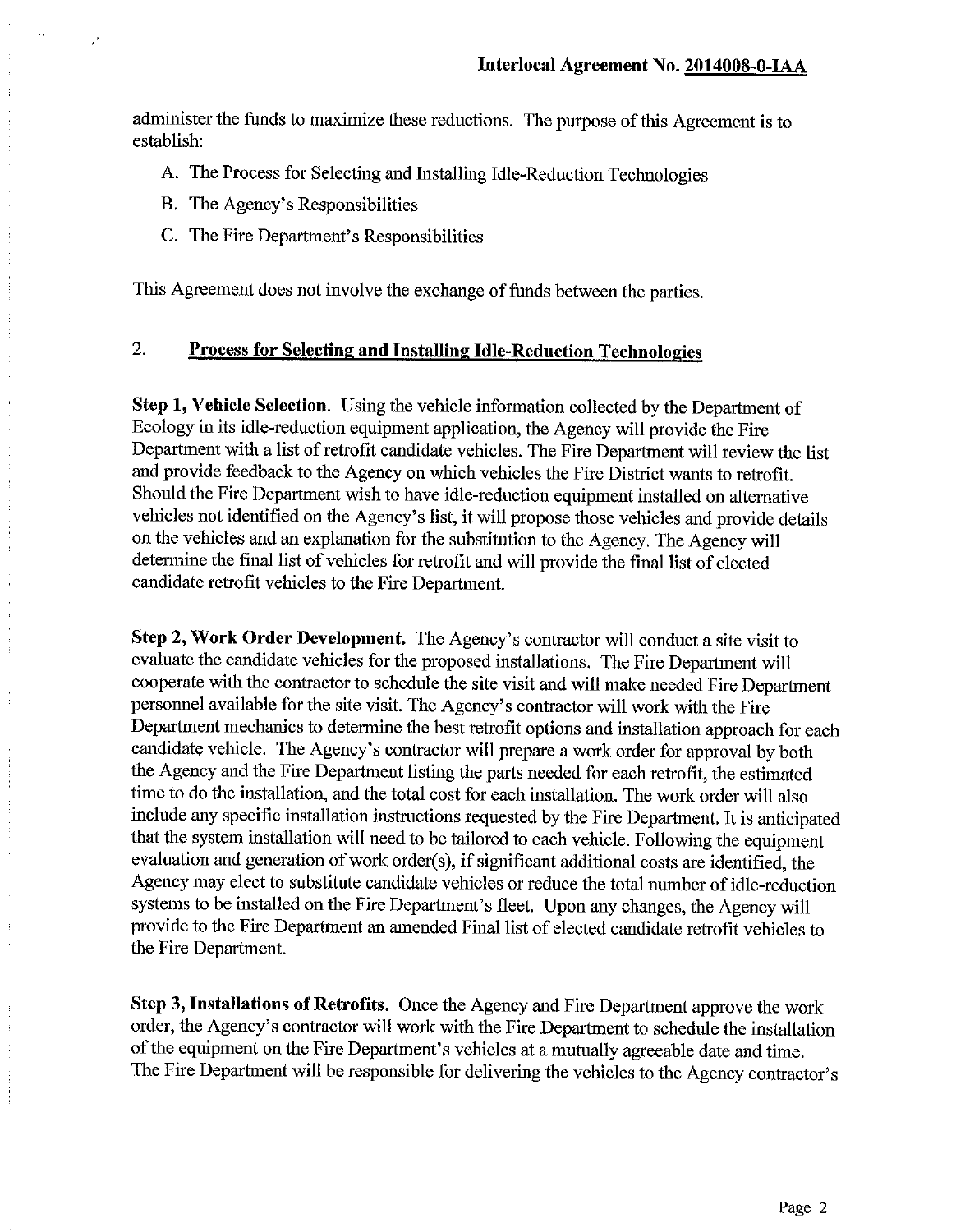site where the retrofits will be installed and for retrieving the units when the installations are completed. The Fire Department must be able to leave each vehicle with the Agency's contractor for a period of time estimated in the work order. The Agency is not responsible for delays associated with the installation.

Step 4, Training and Warranty Requirements. In order to ensure the anti-idle technologies are properly used and maintained, the contractor will provide mechanic and operator training to the Fire Department. The Fire Department is required to participate in one mechanic training. The Fire Department may attend additional mechanic training sessions that are offered to other Fire Departments who participate in the grant, as desired. The Agency's contractor will provide operator training to the Fire Department representative(s) that pick up the vehicles from the contractor after the retrofits are installed. The Fire Department will submit any warranty claims to the Agency's contractor. The Agency will not be directly involved in any warranty claims, but will provide support in resolving any issues or concerns that the Fire Department might have.

Step 5, Reporting. The Fire District will report to the Agency on the success of the retrofit quarterly for two years after the completed retrofits using the reporting form provided by the Agency.

#### 3. **Agency Responsibilities**

The Agency will be responsible for administering the program and working with both its Agency's contractor and the Fire Department. The Agency's responsibilities under the Idle-Reduction Program are as follows:

Task 1: Secure a Third-Party Contractor. The Agency, with input from several participating fire departments, will select and enter into an agreement with a third-party contractor to procure and install idle-reduction equipment on emergency vehicles operated by the Fire Department. The agreement will include training and warranty requirements.

Task 2: Provide a list of candidate vehicles for retrofit. The Agency will review the grant submittal the Fire Department made to Department of Ecology and generate a list of candidate vehicles to be retrofitted. The selection process is described in Step 1 of Section 2, Process for Selecting and Installing Idle-Reduction Technologies.

Task 3: Review and Approve Agency Contractor's Work Orders. The Agency will review and approve work orders generated by the Agency's contractor. If both the Agency and the Fire Department approve the work orders, the Agency will give the Agency's contractor approval to purchase and install the idle-reduction equipment.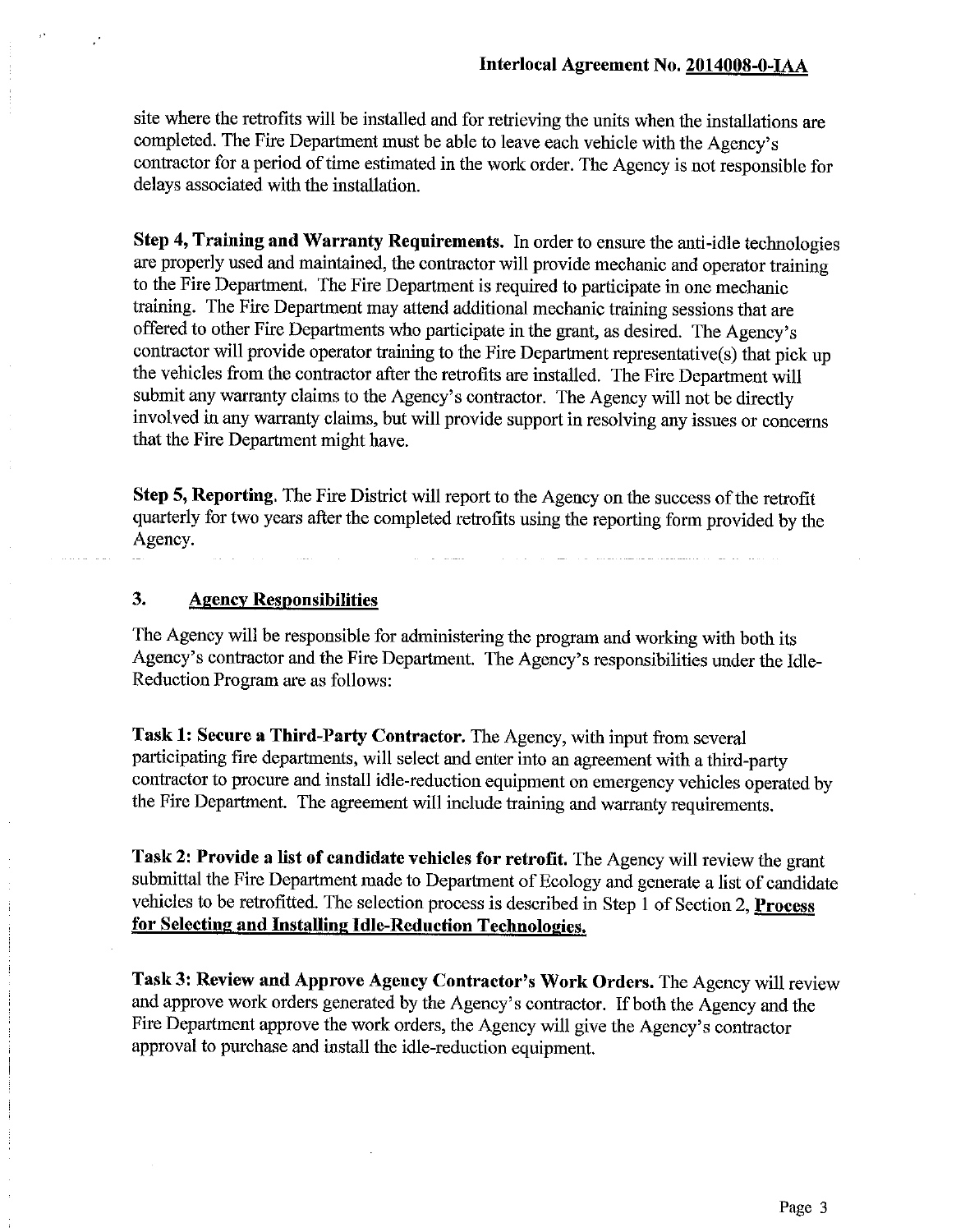Task 4: Compensate Agency's Contractor for Completed Installations. The Agency will pay the Agency's contractor upon the completion of the installations and the Fire Department's acceptance of the installations.

Task 5: Provide Support to the Fire Department as Needed. The Agency will, to the best of its ability, attempt to resolve any deficiencies identified by the Fire Department with the equipment or installation furnished by the contractor, except warranty claims, provided that the deficiencies are not a result of omissions by the Fire Department during the work order review approval. The Agency will have no responsibility for any claims related to warranties provided by the third-party contractor to the Fire Department and will have no responsibility for the adequacy, fitness or operation of any retrofit equipment or installation,

Task 6: Collect Fire Department Reports. The Agency will collect quarterly reports from the Fire Department detailing the idle-reduction equipment use and fuel displacement associated with the installation.

## $\boldsymbol{4}$ . **Fire Department Responsibilities**

Task 1: Vehicle Review. The Fire Department will review the candidate vehicle list provided to it by the Agency and will provide feedback to the Agency regarding which vehicles the Fire District wants to retrofit. Should the Fire Department wish to have idle-reduction equipment installed on alternative vehicles not on the candidate vehicle list, it will propose those vehicles and provide details on the vehicles and an explanation for the substitutions to the Agency. The Fire Department will cooperate with the Agency's third-party contractor to schedule a time for a site visit by the third-party contractor to review the candidate vehicles. If the vehicles scheduled to be reviewed will not be available at the specified time, the Fire Department will notify the third-party contractor as soon as possible and will suggest alternative mutually convenient times for the third-party contractor to conduct the site visit. During the vehicle review site visit, the Fire Department will discuss idle-reduction technologies and installation approaches for each vehicle with the third-party contractor. The Fire Department will disclose to the Agency any vehicles on the final list of elected candidate retrofit vehicles that the Fire Department might sell or retire within the next two years.

Task 2: Work Order Review. The Fire Department will review the work order provided by the Agency's contractor to make sure it reflects the retrofit expectations of the Fire Department and includes any specific installations instructions from the Fire Department. Once the work order meets the Fire Department's expectations, the Fire Department will notify the Agency in email or writing that it approves the work order.

Task 3: Deliver and Retrieve Vehicles for Retrofits to be Installed. Once the Agency has notified the Agency's contractor to proceed based on an approved work order, the Agency's contractor will contact the Fire Department to schedule a date for one or more vehicles to be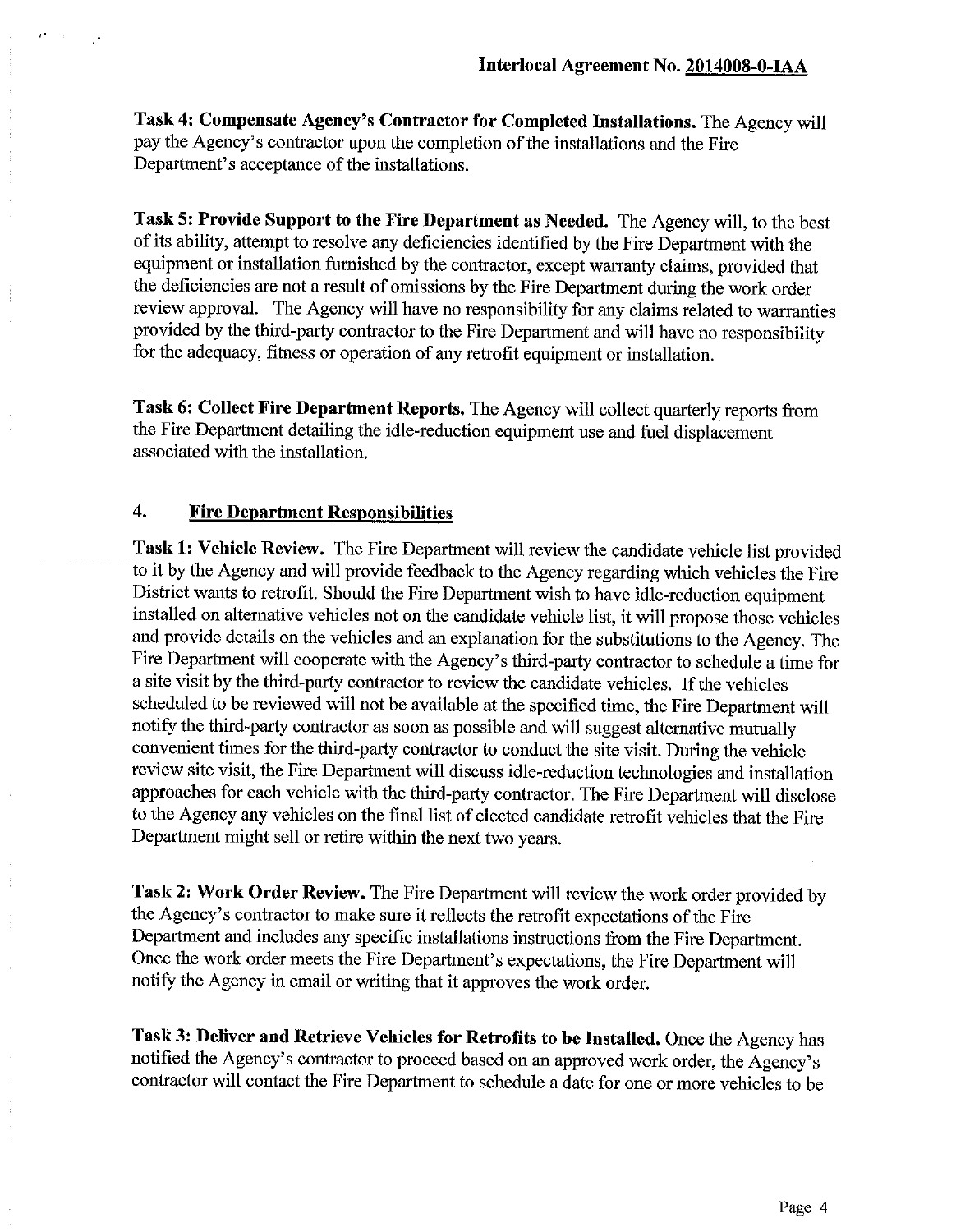retrofitted at the contractor's worksite. The Fire Department will be responsible for delivering and retrieving the vehicles from the Agency's contractor's worksite.

Task 4: Review and Accept Retrofit. Upon retrieving the retrofitted vehicles, the Fire Department will inspect the installations and accept or contest each installation. When satisfied with each installation the Fire Department will sign off on the work order and provide it to the Agency's contractor.

Task 5: Participate in Training. The Agency's contractor will schedule and provide a mechanic maintenance training session for the Fire Department to coincide with the return of the first completed fire engine. The session can take place at the Fire Department or the Agency's contractor's facility. The Fire Department will make alternative arrangements with the contractor if it would like to have the training conducted at another time. Only one mechanic maintenance training session will be provided specifically for the Fire Department by the Agency's contractor and the Fire Department must participate in one mechanic maintenance training session. Alternatively, the Fire Department may attend a mechanic maintenance training session held by the contractor for another participating fire department if desired. Operator training will be provided by the contractor to the Fire Department representative(s) that picks up a retrofitted vehicle when the vehicle is picked up from the contractor. The Fire Department will ensure that the instructions provided by the contractor to the Fire Department representative(s) are shared with all relevant equipment operators and maintenance mechanics at the Fire Department.

Task 6: Submit Warranty Claims to Agency's Contractor. The Fire Department will work directly with the Agency's third-party contractor to address any warranty claims related to the adequacy, fitness or operation of the equipment installed pursuant to this Agreement.

# Task 7: Operate Retrofitted Vehicles in the State of Washington for Two Years.

- A. Sales, Transfers, or Retirements of Retrofitted Vehicles. The Fire Department will keep and operate all vehicles retrofitted pursuant to this Agreement solely within the State of Washington for at least two years from the date of retrofit installation. If the Fire Department plans to sell or relocate any vehicle retrofitted under this Agreement prior to the expiration of the two-year period, the Fire Department will notify the Agency Project Manager and follow the procedures below, depending on the final destination of the retrofitted vehicle:
	- 1) In-State Sales or Transfers. If the Fire Department wants to sell or transfer a vehicle retrofitted under this Agreement to another fire department within Washington State prior to the end of the two-year term, the Fire District will notify the Agency Project Manager in advance in writing prior to selling or transferring any retrofitted vehicles. The written notification must include the following information: the identification of the vehicle by Vehicle Identification Number (VIN) or equipment ID; the date the idle-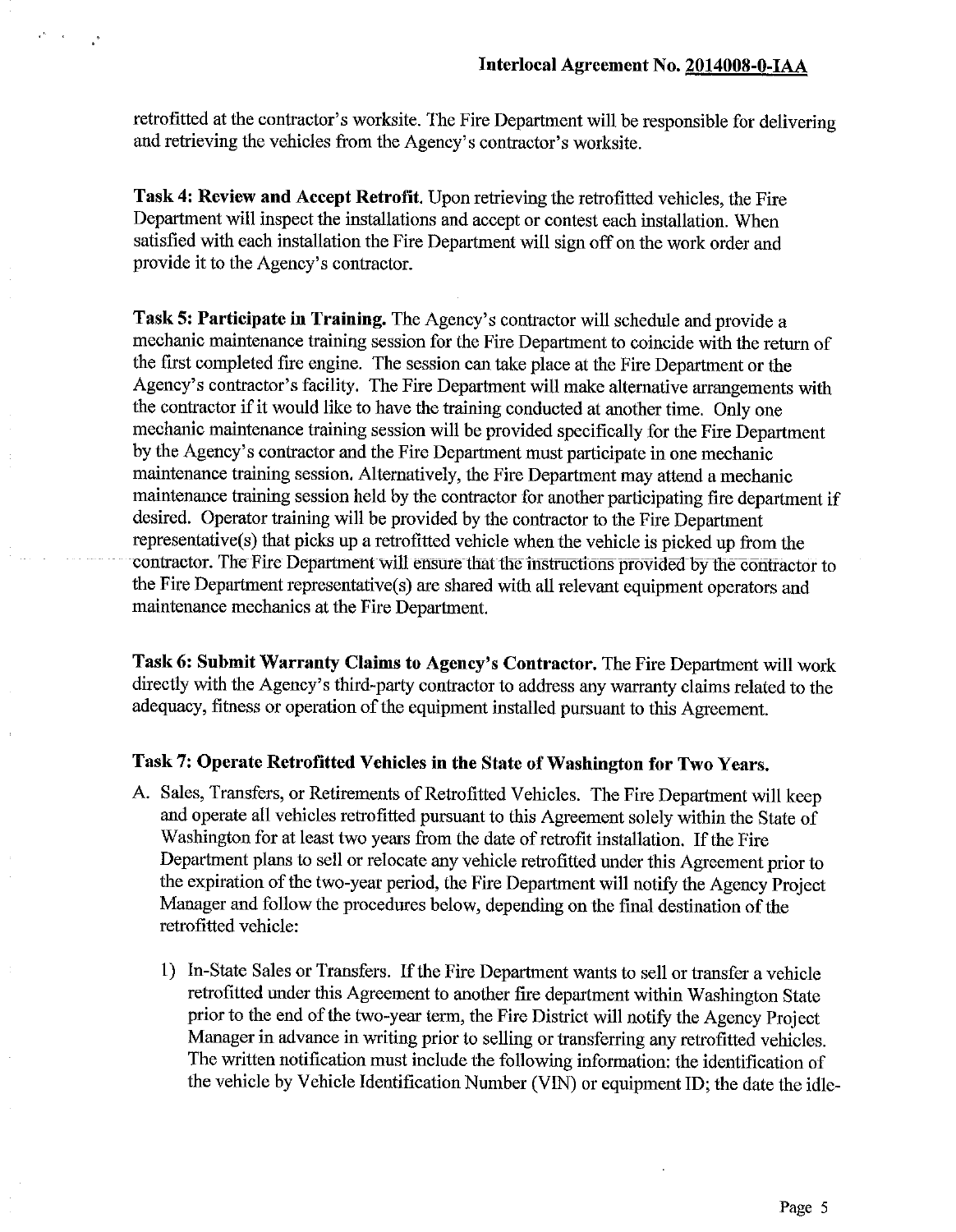reduction technology was installed; the model/engine year of the vehicle; the desired new location of the vehicle; and the intended date of relocation.

- 2) Out-of-State Sales or Transfers. If the Fire Department wants to sell or transfer a vehicle retrofitted under this Agreement to an entity outside of Washington State prior to the end of the two-year term, the Fire Department will notify the Agency Project Manager in advance of the sale and transfer in writing and propose a compensation option to compensate the Agency for the installation of the retrofit equipment on the vehicle(s) the Fire Department wishes to sell or transfer. The written proposal must include the following information: the identification of the vehicle by Vehicle Identification Number (VIN) or equipment ID; the date the idle-reduction technology was installed; the model/engine year of the vehicle; the desired new location of the vehicle; and the intended date of relocation. Potential compensation options may include removing the idle-reduction technology and installing it on another vehicle operating within Washington State or investing a prorated portion of the equipment and installation cost of the idle-reduction technology in other particulate emissionreduction projects within Washington State. The Fire Department may propose another compensation option for Agency approval. If the Fire Department choses to re-install the idle-reduction technology on another vehicle in Washington State, the Fire Department will be liable for the expense or labor associated with re-installing the idle-reduction technology. The Agency must approve the repayment option in writing.
- B. Retiring of Retrofitted Vehicles. If the Fire Department retires or scraps a vehicle that has been equipped with idle-reduction technology under this Agreement prior to the end of the two-year term, the Fire Department agrees to first remove and re-install the idle-reduction technology on another vehicle within Washington State to the extent practicable. The Fire Department will be responsible for the expense or labor associated with re-installing the idle-reduction technology.

Task 8: Report. Upon completion of the first vehicle retrofit, the Fire Department will begin submitting quarterly reports to the Agency on the idle-reduction technology. The Fire Department will track the hours of operation of the idle-reduction technology, and the associated fuel savings to the best of its ability.

**Deliverable for Task 8:** Using an Agency-supplied form provided in Attachment A and incorporated herein by reference, the Fire Department will submit electronic reports for two years following the first installation of idle-reduction technology on one of its vehicles.

Due dates for Task 8: October 15, 2013; January 15, 2014; April 15, 2014; July 15, 2014; October 15, 2014; January 15, 2015; April 15, 2015; July 15, 2015; and October 15,2015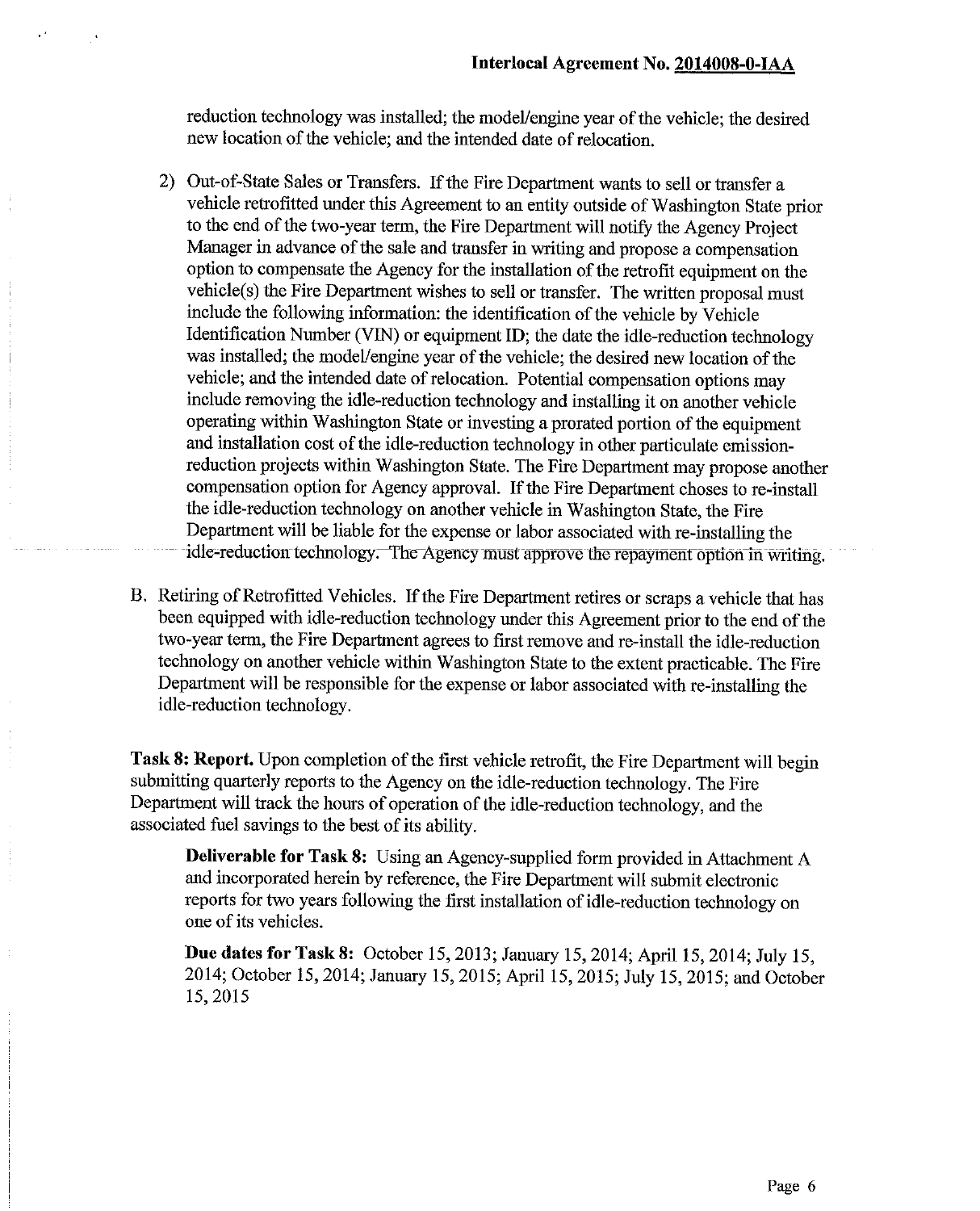**5.** Title to Equipment. The title to all equipment furnished under this agreement will be held by the Fire Department, subject to the terms of this agreement.

**6***.* **Term.** The effective date of this Agreement is the date of the final signature of this Agreement. The termination date of this Agreement is October 30, 2015*.* 

**7**. **Communications.** The following persons will be the contact persons for all communications regarding the performance of this Agreement.

| <b>Fire Department</b>                     | Agency                                |
|--------------------------------------------|---------------------------------------|
| Steve Hodge                                | <b>Project Manager: Scott DeWees</b>  |
| West Pierce Fire and Rescue                | <b>Puget Sound Clean Air Agency</b>   |
| 3631 Drexler Dr. W., University Place, WA  | 1904 Third Avenue, Suite 105          |
| 98466                                      | Seattle, WA 98101                     |
| Phone: 253-983-4561                        | Phone: 206-689-4054                   |
| Fax: 253-984-0635                          | Fax: (206) 343-7522                   |
| E-mail address: Steve.Hodge@westpierce.org | E-mail address: ScottD@pscleanair.org |

**8**. **Changes.** The parties may, from time to time, require changes in this Agreement. The parties will mutually agree to the changes by written amendment to this Agreement.

**9**. **Early Termination.** Either party may terminate this Agreement at any time with or without cause by giving a thirty-day (30-day) written notice of such termination and by specifying the effective date of the termination; provided that the termination will be preceded by a face-to-face meeting between the Fire Department and the Agency. Upon termination of this Agreement, the Agency, in addition to any other rights provided in this Agreement, may require Fire Department to deliver to the Agency any property specifically produced or acquired for the performance of such part of this Agreement as has been terminated.

**10**. **Assignment.** The work performed under this Agreement, and any claim arising thereunder, is not assignable or delegable by either party, in whole or in part, without the express prior written consent of the other party.

**11**. **Indemnification.** Each party to this agreement will be responsible for its own acts and/or omissions and those of its officers, employees and agents. No party to this agreement will be responsible for the acts and/or omissions of entities or individuals not a party to this agreement.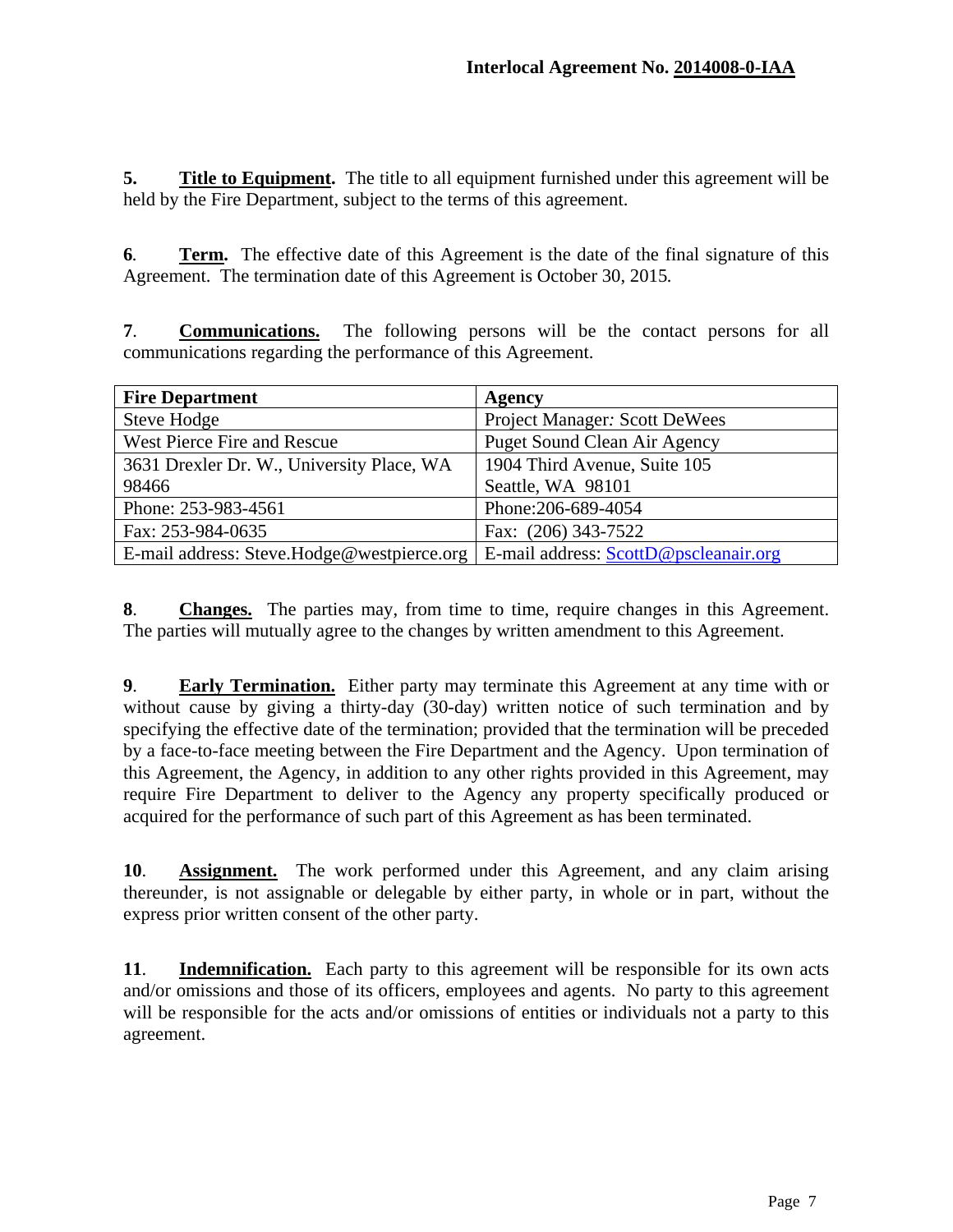installed by the third-party contractor on vehicles operated by the Fire Department is the sole responsibility of the Fire Department. The Agency will not be liable for any equipment failures, issues or limitations that result from the installation or operation of the idle-reduction technology installed pursuant to this Agreement. The Fire Department will be the warranty holder for any equipment and installation provided by this Agreement.

13. **Compliance with All Laws and Regulations.** The parties will comply with all applicable local, state, and federal laws, regulations and standards necessary for the performance of this Agreement.

14. **Third-Party Beneficiary.** Pursuant to Grant No. G1300047, the State of Washington is an express third-party beneficiary to this Agreement with full rights as such.

Cooperation with Inspections. Pursuant to Grant No. G1300047, the Fire 15. Department shall make all equipment furnished under this agreement available for inspection by any authorized state, federal, or local representative through October 30, 2015.

This Agreement is executed by the persons signing below, who warrant they have the authority to execute this Agreement.

PUGET SOUND CLEAN AIR AGENCY

By:

Craig Kenworthy

**Executive Director** 

Date:  $\frac{1}{2}$ 

PIERCE COUNTY FIRE **DISTRICT#3** 

tianson By:

Loyd Christianson **Assistant Chief** 

Date:  $8/8/13$ 

Approved as to Form:

Laurie Halvanon By:

Laurie Halvorson Director of Compliance and Legal

Date:  $\frac{8}{19}$   $\frac{19}{13}$ 

Interlocal Short Form Form No. 61-201 (Rev. 01/12/2010) id